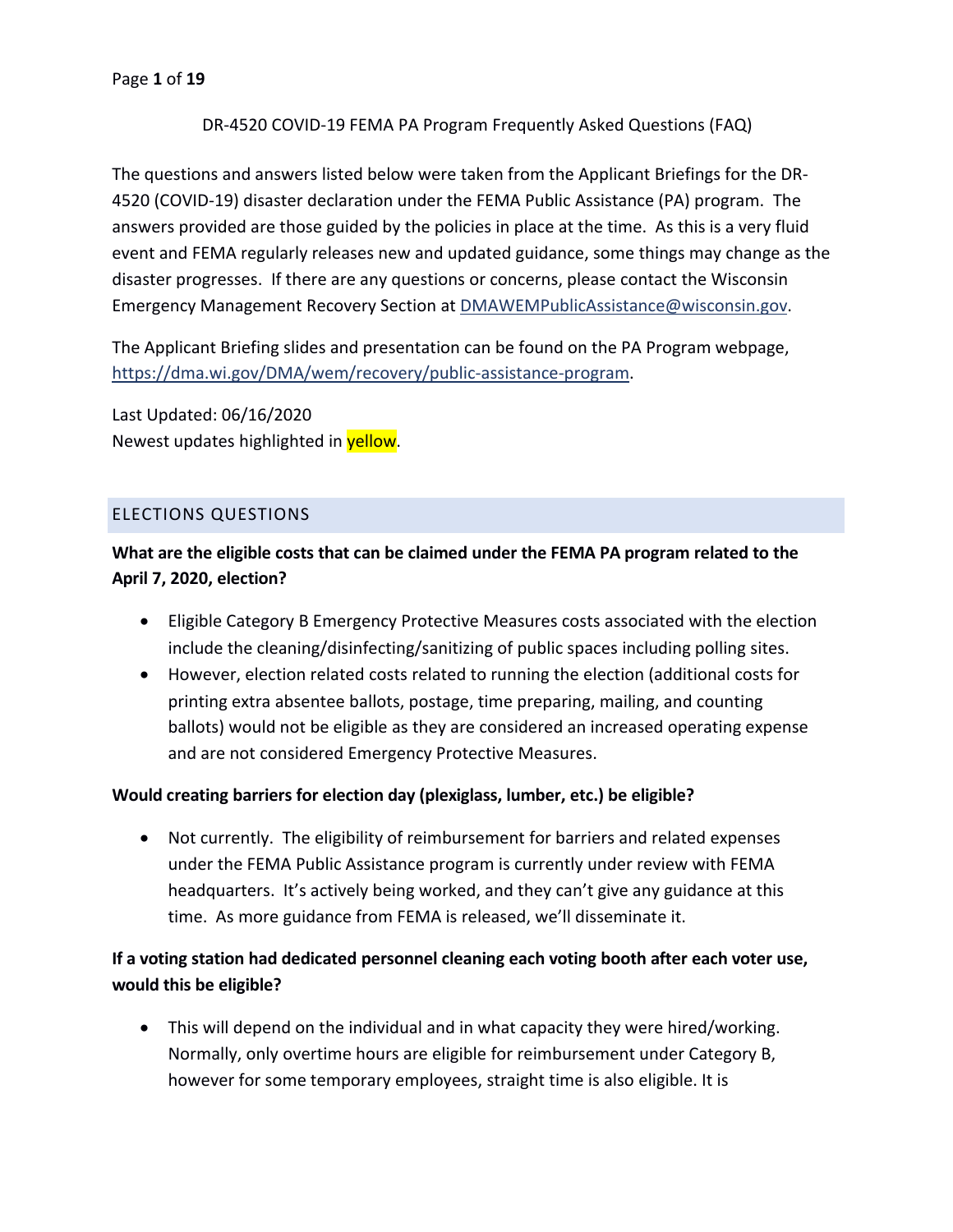recommended to track everyone's time spent sanitizing/disinfecting during the elections.

## **For the protection of voters, would the cost associated with setting up drive-by voting and having extra election officials be eligible?**

 FEMA considers this an increased operating expense to run the election and would not be an eligible cost under the FEMA PA program.

## **Can the costs for the extra ballots, postage, etc. regarding the April 7 election count towards the Village's contribution?**

 No, these are considered increased operating expenses and not emergency protective measures. To be eligible as donated resources, the resource must be used in the performance of eligible Emergency Work.

**For our election we used younger, higher paid employees to work so that we would eliminate the threat to lives, public health, and safety of our normal older poll workers. Can we claim the amount of wages that are over the hourly rates that the poll workers would have been paid?**

 FEMA considers this an increased operating expense to run the election and would not be an eligible cost under the FEMA PA program.

## **When do election costs need to be submitted to the county?**

 There is currently no due date for costs to be submitted to FEMA for reimbursement under the Public Assistance program.

## LABOR & PAY QUESTIONS

# **Is Hazard pay an eligible expense if provided to staff that are in harm's way? (ex. Medical staff, EMS, Firefighters, Police, custodial staff)**

 FEMA would want to see the labor and payment policy that was in place prior to the start of the COVID-19 event (January 20, 2020). There may be some instances where this work would be eligible, but most cases it would probably be ineligible. This will also depend on the type of employee.

**Is labor eligible if the person is salary ifperforming eligible work? Could it be used as local**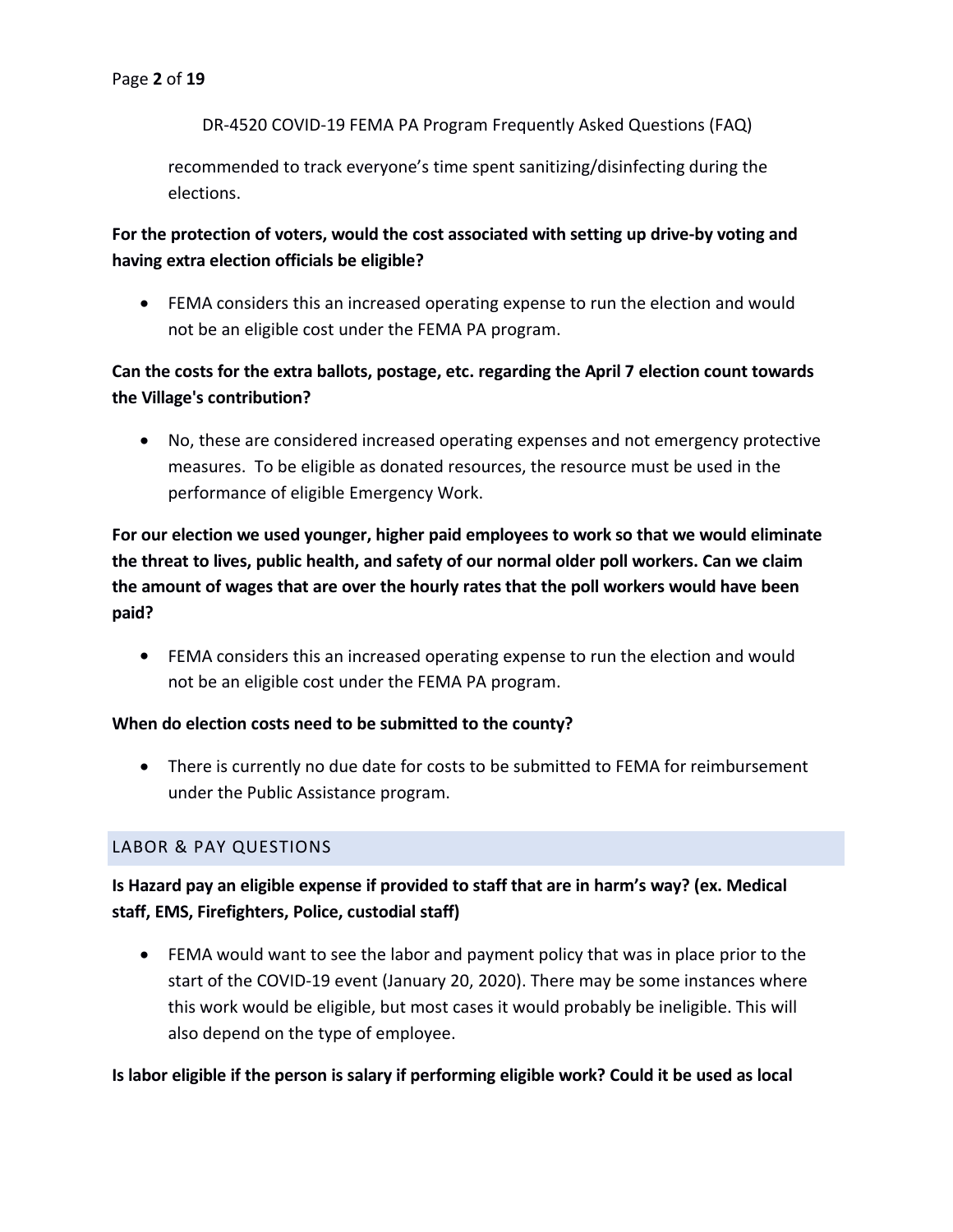#### Page **3** of **19**

DR-4520 COVID-19 FEMA PA Program Frequently Asked Questions (FAQ)

### **match?**

- Only overtime is an eligible expense for budgeted individuals directly responding to COVID-19. If a person is paid overtime, then yes. If they do not receive additional compensation for the overtime on top of their normal salary, then no.
- FEMA will want to see your labor/pay policy that was in place on 1/20/20 to determine the eligibility of overtime pay.
- Overtime worked by a salaried employee can not be used as a donated resource and would not count towards the non-federal costs share (local match).

## **Would paying officers to disinfect their squad cars and facilities for the last 15 minutes of their shift be eligible?**

• If they are working their normal shift/hours and not incurring overtime, then their labor hours would not be eligible. The supplies used to disinfect the squad cars and facilities would be eligible.

### **If an employee is sent home to quarantine because of travel, are those wages eligible?**

• No, their wages are not eligible.

**If a part-time employee that had been assigned to perform COVID-19 response with the Emergency Management department, would their wages be eligible under PA if the time exceeds their typical defined hours? Or is only overtime eligible?**

• The time spent over the normal amount of work hours would be eligible under the PA program if the work they were performing was disaster related/emergency work.

## **Would stand-by or on-call pay for staff performing eligible work be eligible for reimbursement? (ex. Working in an EOC.)**

- Typically, only overtime is eligible in most cases depending on the type of employee and the work being done. There are some situations where it may be eligible like working as part of an EOC, which would be eligible.
- Subject to the provisions of labor cost eligibility criteria, FEMA provides PA funding for costs related to stand-by time incurred in preparation for and directly related to actions necessary to save lives and protect public health and safety. To be eligible, stand-by time must be reasonable, necessary, and consistent with the Applicant's practice in non-federally declared incidents.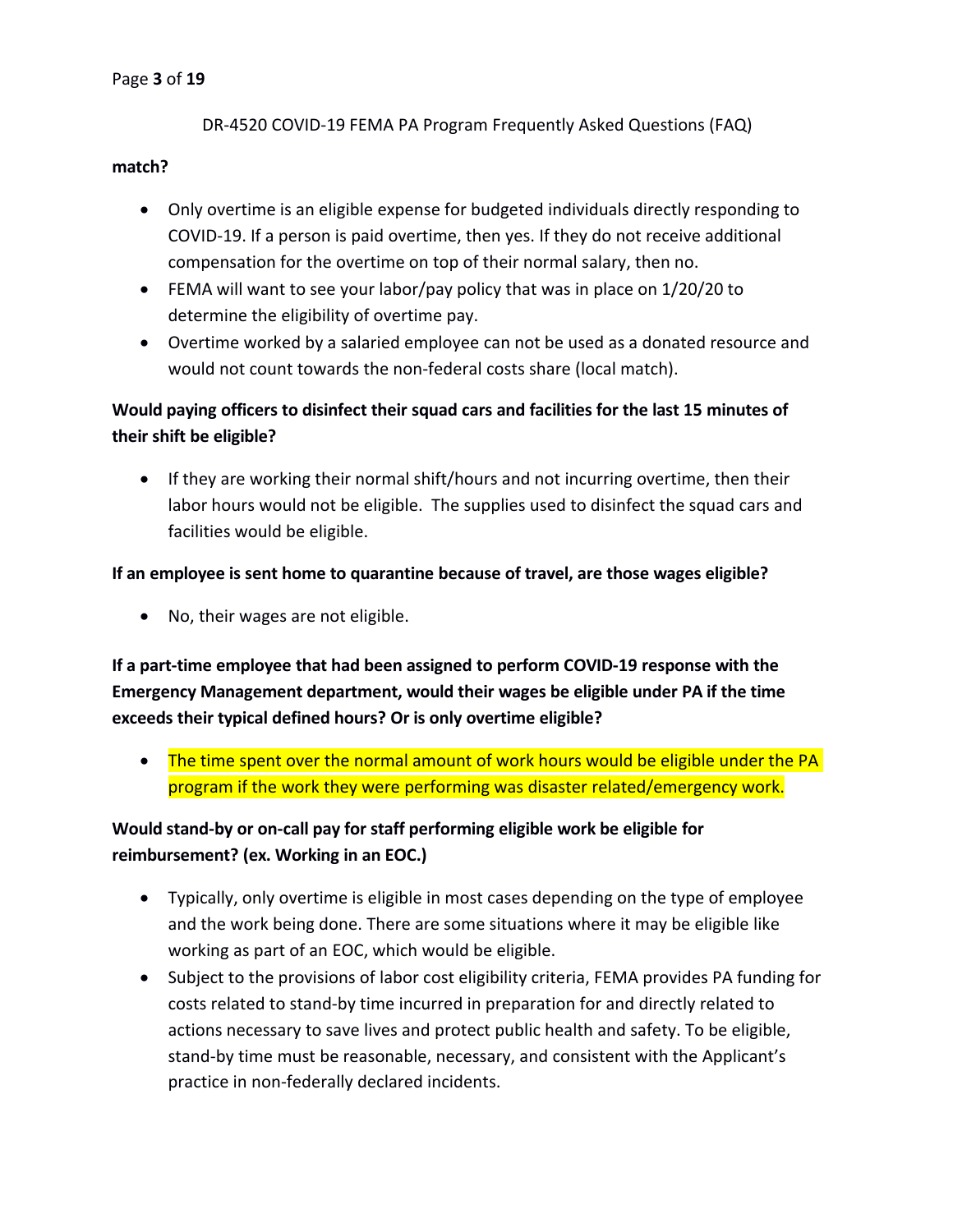**We had to pay some essential workers (ex. Police, or others) to stay at home "on call" to protect from spreading the virus to all staff - are those wages eligible?**

This will be a no, unless the labor/pay policy in place on 1/20/20 says otherwise.

# **If an Emergency Management staff person is only working on COVID-19 response, would their full wage be eligible?**

 Typically, only overtime would be eligible. FEMA would want to see the labor and payment policy that was in place prior to the start of the COVID-19 event (January 20, 2020).

**When is non-overtime employee expenses eligible? Specifically, we have expanded the hours we staff EMT's atour ambulance hall in response to COVID. The employees did not work enough hoursto get overtime. Would those be eligible expenses?**

- If you have normal force account labor employees working normal time and not accruing overtime, those hours will not typically be eligible under Cat B. Non-overtime employees include temporary employees hired specifically to perform eligible work, then all of their time would be eligible. But if you have an EMT working their normal straight time hours, these would not be eligible. But any overtime hours would be eligible.
- If the EMTs are part-time employees working outside normal amount of hours, then that additional time above their normal hours would be eligible.

**Will base wages be eligible for employees assigned to work on response that would have otherwise been furloughed?**

• Budgeted employees are generally only eligible for overtime when performing emergency work.

**Would employees that were reassigned to work in areas or departments outside their normal assignment be eligible? (ex. Reassigned to dispatch to assist with increased call volume.)**

• Budgeted employees are generally only eligible for overtime when performing emergency work.

**Would police department expenses for enforcing the governor's orders regarding social**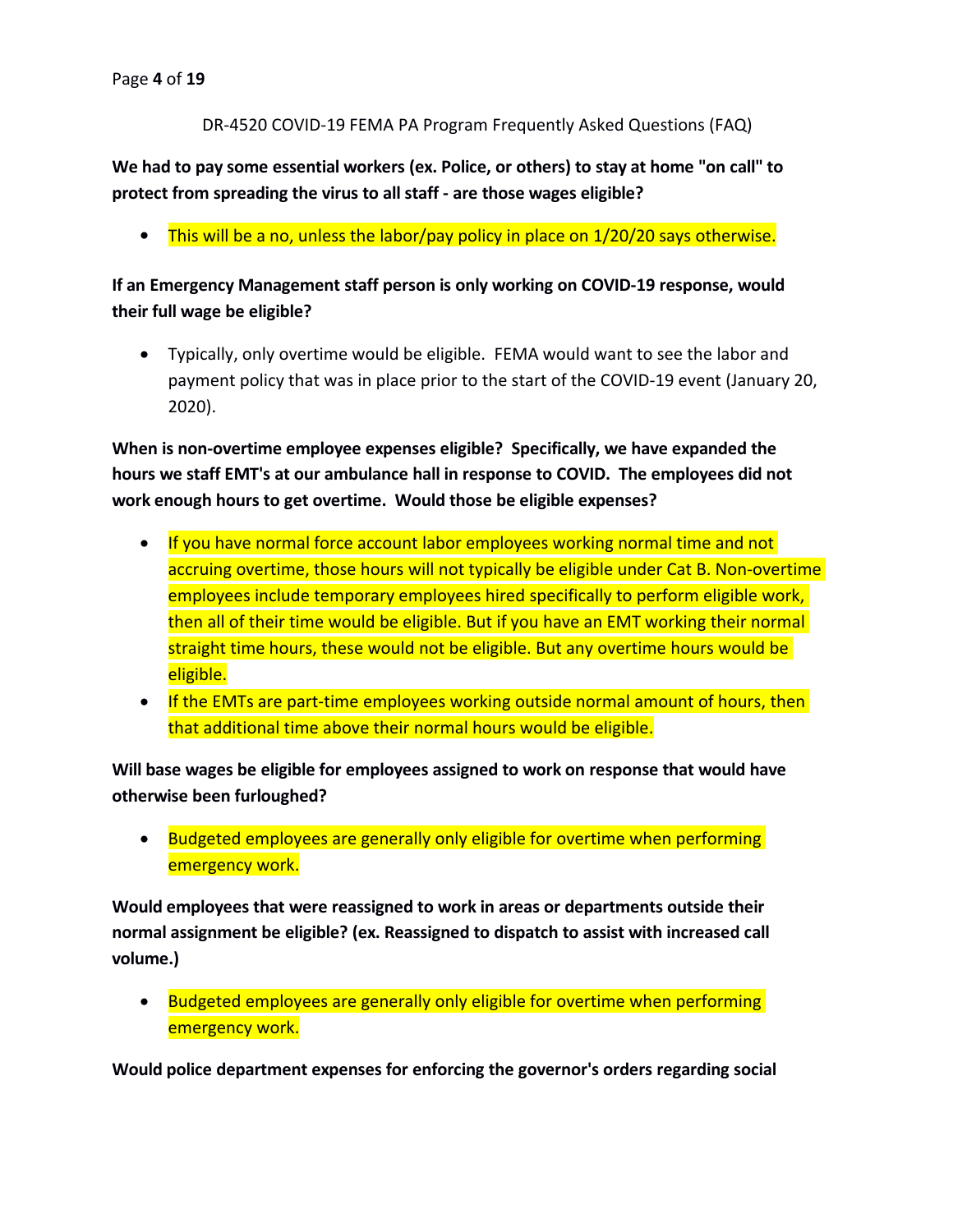### **distancing be considered an eligible law enforcement cost?**

 No, this would be considered increased operating costs as this is a normal police function. There might be some variations depending on the situation. Any overtime hours accrued performing emergency work would be eligible.

### PPE AND ELIGIBLE FACILITY RE-OPENING

# **What costs would be eligible for the re-opening of public facilities that were open when the COVID-19 event started? Would this include custodial contractor services?**

 FEMA is currently working on defining what would be eligible when it comes to opening facilities back up. It is recommended that you document what costs are incurred and what was done to open public facilities. Once additional guidance is provided by FEMA Headquarters, it will be communicated out to all eligible applicants.

### **Would buying plexiglass barriers for staff be an eligible cost?**

• Currently under the FEMA Public Assistance program, costs for those items would not be eligible for reimbursement. However, FEMA is formulating a "Reopening America" policy that may expand on the types of costs that would be eligible. We don't know a release date for this further guidance, but when it's released, we'll disseminate it and post it to our website.

# **In public facilities that require close contact of people (i.e. court rooms), would the staff, equipment, and reconfiguration of the building physical space be eligible?**

 No, reconfiguration of physical space would be considered permanent work if changing the building itself. The cleaning/disinfecting/sanitizing would fall under FEMA's Reopening America policy for eligibility. We don't know a release date for this further guidance, but when it's released, we'll disseminate it and post it to our website.

# **Would on-going PPE costs for emergency services departments coming into contact with COVID be eligible?**

 Yes; police, fire, EMS, health workers, etc. are performing emergency protective work, those PPE costs would probably be eligible through the disaster's incident period. Once the end of the incident period is determined, any costs after that day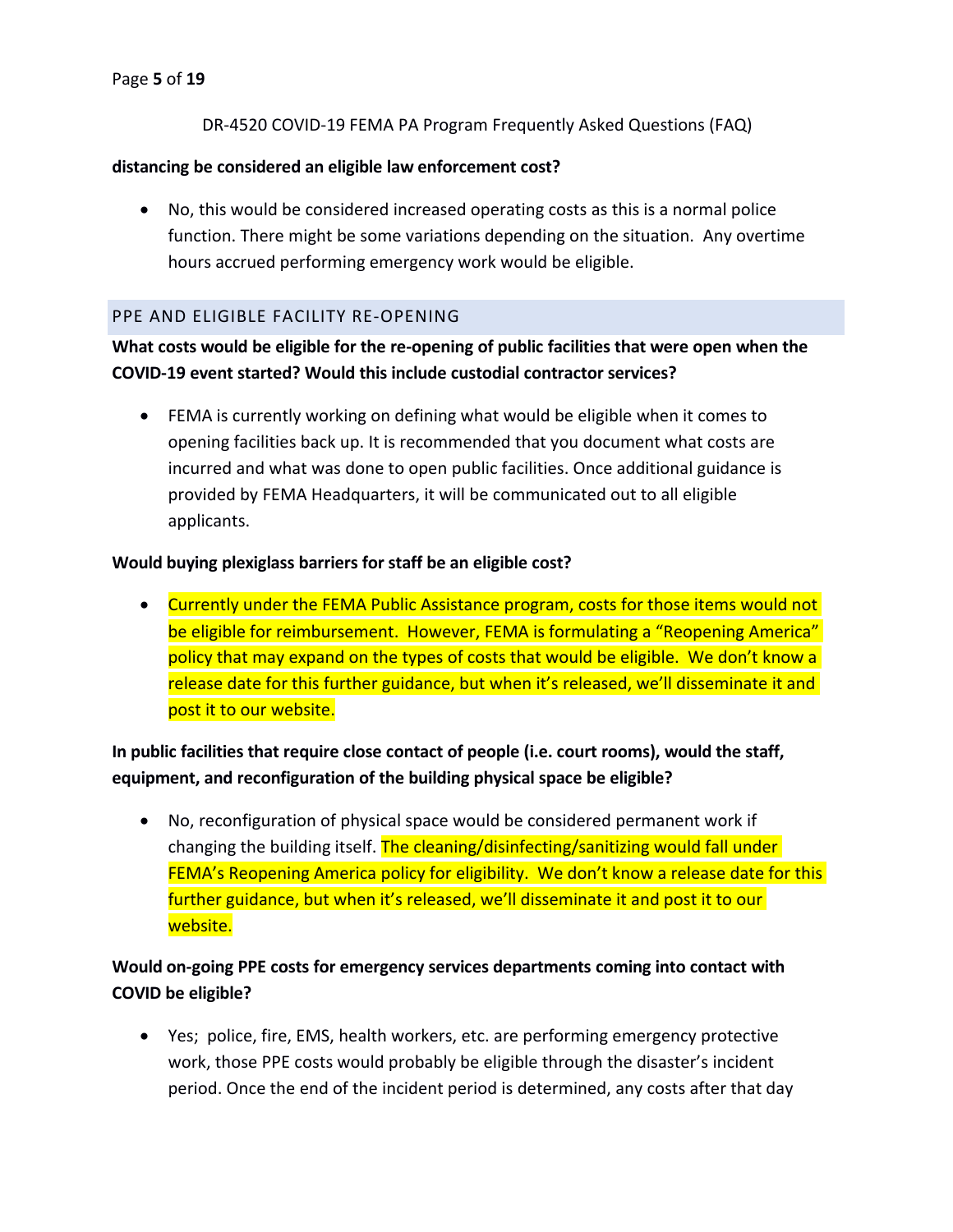would probably be ineligible.

### **Would PPE used byCorrections Officers in jails be eligible for reimbursement?**

• Guidance from FEMA HQ is that PPE is only eligible for emergency medical and first responders, cloth face coverings or other non-PPE may be eligible. This will be a no at this time.

# **Would PPE costs be eligible when a medical facility is partially open to provide required limited services while the rest of the building is closed?**

 The PPE costs can potentially be eligible because it is a medical facility and you are preforming emergency protective work.

# **If a publicly owned recycling yard is open to the public and staff are wearing masks, would the cost of the masks be eligible?**

 If the entity is an eligible applicant under the FEMA PA program and owns or operates an eligible facility in WI, then any emergency protective measures would be eligible for reimbursement, as long as they are properly documented etc.

## CATEGORY B ELIGIBLE EXPENSES QUESTIONS

# **What is the best resource to understand what costs can be included in the Category B Project?**

- FEMA Emergency Protective measures fact sheet found on FEMA's webpage: [https://www.fema.gov/coronavirus.](https://www.fema.gov/coronavirus)
- If not included on that sheet, then follow up with WEM at [dmawempublicassistance@wisconsin.gov.](mailto:dmawempublicassistance@wisconsin.gov)

# **We had to construct plexiglass barriers and do additional cleaning for required in-person meetings (ex. Board meetings)that had to be conducted during the Stay-at-Home order. Would costs associated with that be eligible under Category B?**

- The cleaning, disinfection, and sanitation would be eligible.
- Currently under the FEMA Public Assistance program, costs for barriers would not be eligible for reimbursement. However, FEMA is formulating a "Reopening America" policy that may expand on the types of costs that would be eligible.

## **Would the purchase of equipment be eligible for reimbursement? Typically, it is cheaper to**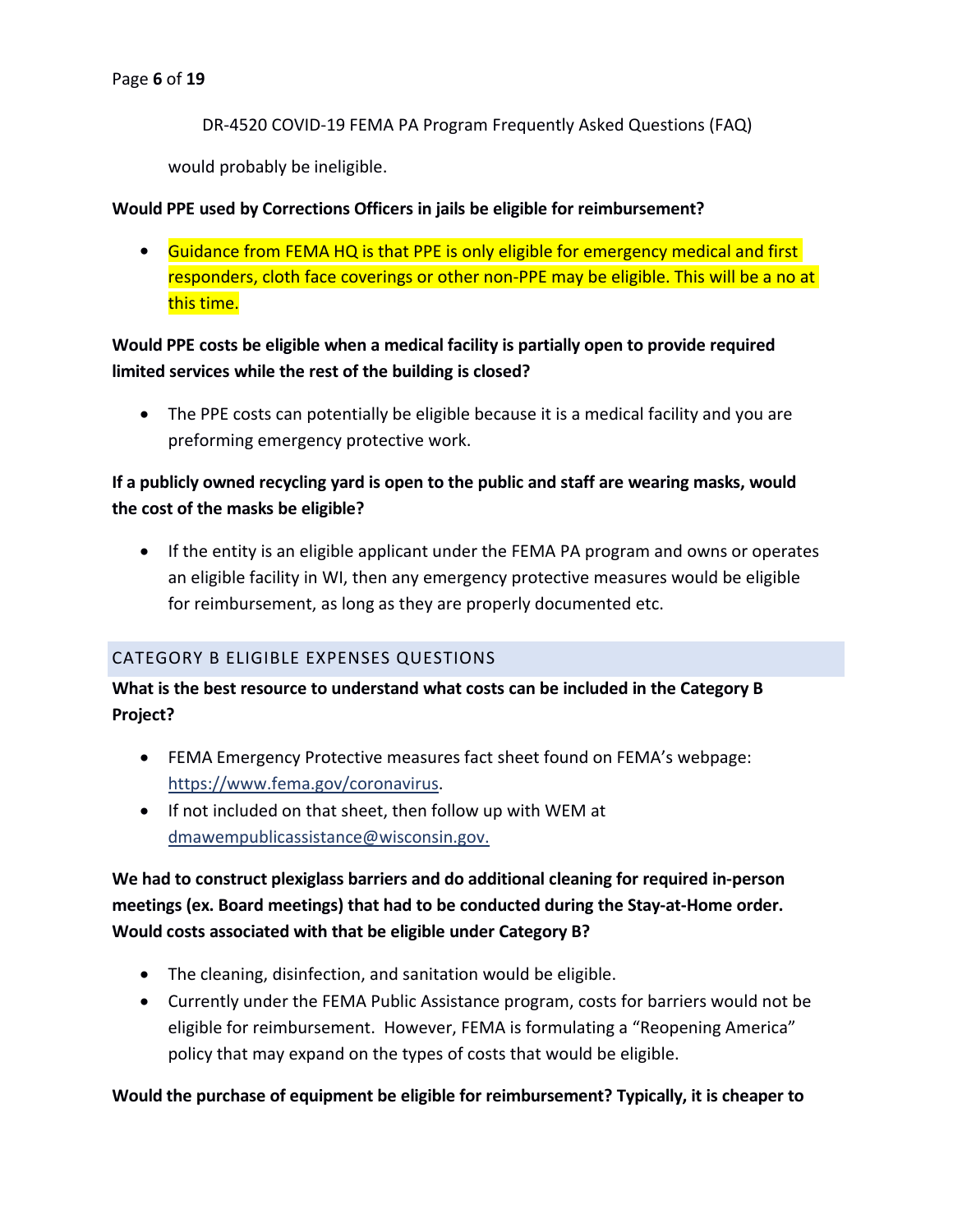### **purchase the equipment rather than rent it in the long run.**

- The purchase of equipment under the PA program is tricky. FEMA will want to see if that is the lowest cost option and what the associated costs are if you are able to rent the equipment. If you purchase the equipment to keep, they will pay for the use of the newly purchased equipment.
- If you purchase the equipment and sell it after the event, then FEMA would pay for the difference between the new purchase and the amount it was sold for.
- Please follow up with WEM at [dmawempublicassistance@wisconsin.gov](mailto:dmawempublicassistance@wisconsin.gov) with any equipment purchase questions.

# **Can a group of counties get together and purchase a refrigerated trailer for cold storage of bodies to be utilized bythe group?**

- An eligible applicant (i.e. one county) would need to incur a cost associated with the response to COVID-19. If it is a supply or piece of equipment that is purchased, how you share that after it has been purchased, is up to you.
- See previous question regarding the purchasing of equipment.

# **If HEPA filters were added and exhaust fans were installed which were already installed or will be installed for this pandemic, but will remain in place, be eligible expenses?**

 This is situationally dependent. Please follow up with WEM at [dmawempublicassistance@wisconsin.gov](mailto:dmawempublicassistance@wisconsin.gov) to discuss the specifics of the situation.

**If there are community members willing to make homemade masks that would be provided to members of a community, would the purchase of fabric be something that would be reimbursable through FEMA? Members of the community could include businesses, law enforcement staff, nursing home staff, and residents.**

 The eligibility of reimbursement for this and related expenses under the FEMA Public Assistance program is currently under review with FEMA headquarters. It's actively being worked, and they can't give any guidance at this time.

# **If a law enforcement agency hires an outside service to transport prisoners in order to limit the spread of COVID-19 among staff and prisoners, would that be eligible?**

• According to FEMA policy for Emergency Work; transportation is eligible; however, they will have to show by hiring an outside agency to transport prisoners they were able to eliminate or lessen immediate threats to lives, public health or safety of the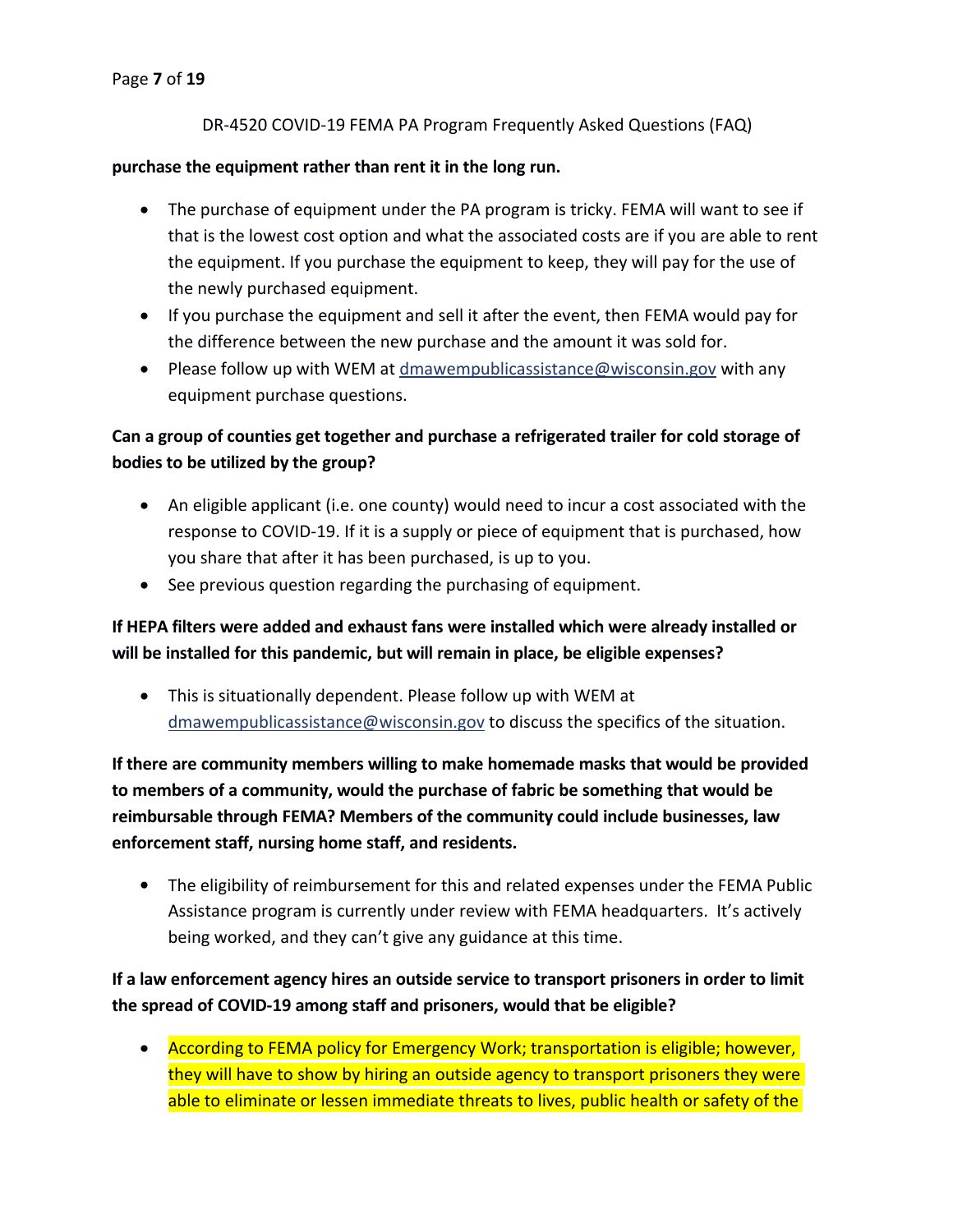### prisoner and the employees. Routine transportation is not eligible. This may change.

# **If a law enforcement agency puts additional prisoners on electronic monitoring to limit the spread of COVID-19 among staff and prisoners, would the costs associated with the monitoring equipment and service be eligible?**

No, this would probably be considered an increased operating cost.

### **Is estimated lost revenue eligible for reimbursement?**

 No, the loss of revenue is not an eligible expense under the FEMA public assistance program

#### **Is sending out newsletters to the community about safer at home practices eligible?**

 Yes, communications of general health and safety information to the public as directly related to the COVID-19 response is an eligible expense.

#### **Are related legal fees an eligible expense? (e.g. personnel policies, emergency measures)**

• Probably not. Only costs associated with the immediate response to protect life, public health, and safety directly related to the COVID-19 response is eligible

## **If it is the Town's formalresponse to the emergency, would the development of a Continuity of Operations Plan be included as part of the Category B or Z eligible costs?**

 Currently, the answer is no. Category Z costs for management must be tied directly to the management of an eligible FEMA project. Planning or writing plans is not an eligible cost under Category B.

### **Are emergency homeless shelters eligible under the PA program?**

Yes, it is an eligible expense and would be considered non-congregate sheltering.

## **Would any non-congregate sheltering be eligible, or would it only be eligible for those that were infected or at high risk?**

 Any sheltering solutions should be determined by the applicant requesting assistance. Options include hotels, motels, dormitories, or other forms of non-congregate sheltering. The solutions should meet the criteria of non-congregate sheltering for the COVID-19 emergency, including what is necessary to protect public health and safety, be in accordance with guidance provided by appropriate health officials, and be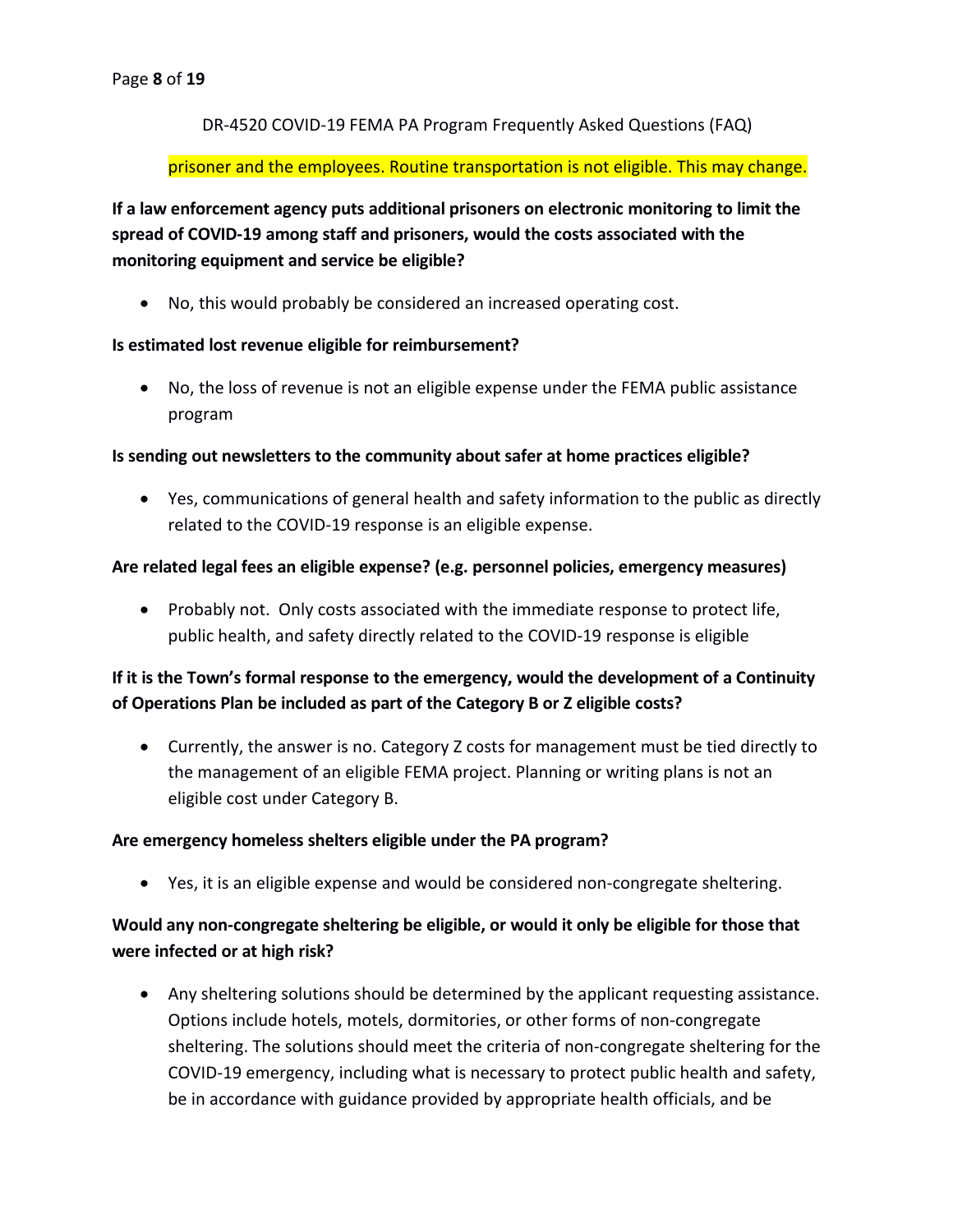reasonable and necessary to address the threat to public health and safety. [https://www.fema.gov/news-release/2020/03/31/coronavirus-covid-19-pandemic](https://www.fema.gov/news-release/2020/03/31/coronavirus-covid-19-pandemic-non-congregate-sheltering) non-congregate-sheltering

### **What type of costs are covered during a Community Based Testing event?**

 Community Based Testing may be eligible for reimbursement. It is recommended to document the labor, materials, etc. required for conducting the testing.

#### CATEGORY Z QUESTIONS

## For Category Z project, is only 5% of the administrative cost eligible or it can only be 5% of **the total cost of the claim?**

- Category Z Management Cost projects are calculated as 5% of the Category B Protective Measure total project cost.
- Ex. If the Category B total project total is \$500, 000, the Category Z project worksheet for administrative costs is capped at \$25, 000.
- All Cat Z costs must still be documented and will be reimbursed on actual expenses up to the capped amount.

## **What sort of documentation do you need for a Category Z project? Is an excel spreadsheet log enough documentation, or would proof for webinars, emails, etc. be needed?**

- A spreadsheet or log document is just fine. Should include name, date, hours, and notation of work done in relation to your FEMA project.
- Ex. Bernie Brown, 05/02/20, 1 hour submitted RPA and Grants Portal documentation work.

## **Would hiring of a consultant to assist with our projects be eligible for reimbursement under a Category Z project?**

 Yes, a consultant fee/time that is hired to assist with the administration of the DR- 4520 projects could be claimed under the Cat Z project. But do keep in mind that your Cat Z project is capped. Hiring of a consultant is up to the applicant and how much time and staff they have to commit to processing the claims. It might depend on the size and complexity of your claim.

### CAGE CODE QUESTIONS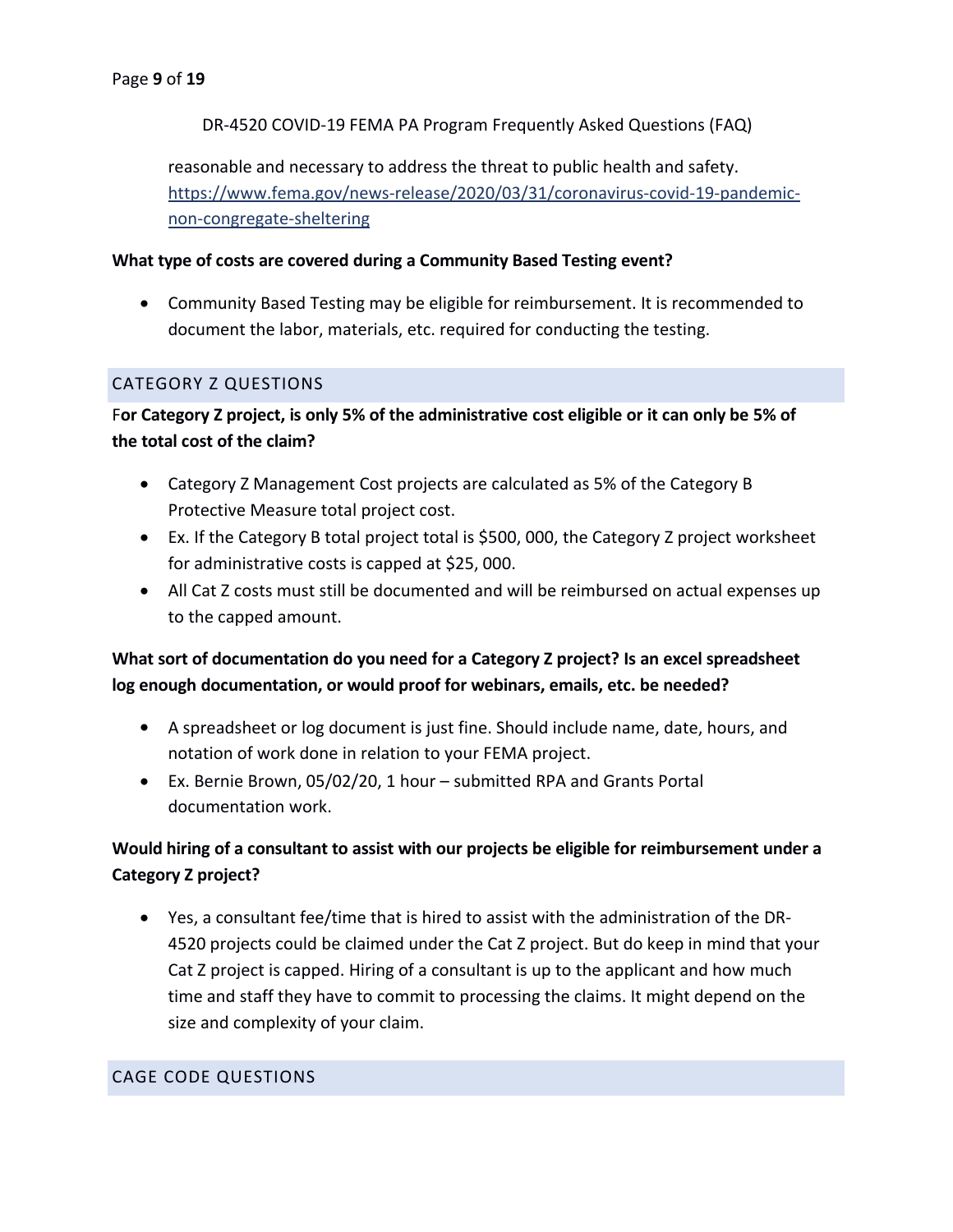#### Page **10** of **19**

DR-4520 COVID-19 FEMA PA Program Frequently Asked Questions (FAQ)

### **What is the contact info for WEM to provide our CAGE code?**

• Please send an email to [dmawempublicassistance@wisconsin.gov](mailto:dmawempublicassistance@wisconsin.gov)

# **Can the CAGE code verification be added to our application in Grants Portal or does it have to be emailed to WEM?**

 You'll have to send the CAGE code information to the [dmawempublicassistance@wisconsin.gov.](mailto:dmawempublicassistance@wisconsin.gov) There is not a place in the FEMA Grants Portal to enter the CAGE code.

### **How do you determine if you have an active Cage Code with WEM?**

- It is recommended to first check within your organization to see if someone had previously registered with SAM.gov and has an active CAGE Code. There is a chance that if your organization has received a federal grant previously, someone would have registered in SAM.gov.
- You can always reach back out to the [dmawempublicassistance@wisconsin.gov](mailto:dmawempublicassistance@wisconsin.gov) email address and we can provide assistance too.

## **If we already have an RPA approval and are working on docs for costs, does WEM still need our CAGE code?**

 Yes, WEM needs to have an active CAGE Code on file before any awards can be made to an applicant.

### PNP ELIGIBLITY QUESTIONS

# **What types of PNPs are eligible applicants for the COVID-19 event? And would they apply like a local government?**

- FEMA has a PNP fact sheet that outlines what is considered an eligible PNP that is conducting eligible work. The PNP must own or operate an eligible facility and be performing eligible emergency protective measures (i.e. medical or custodial services) that they have the legal responsibility to perform. Examples include: Hospital, Clinic, etc.
- The COVID-19 Pandemic Private Nonprofit Organizations fact sheet can be found on FEMA's [https://www.fema.gov/news-release/2020/04/02/coronavirus-covid19](https://www.fema.gov/news-release/2020/04/02/coronavirus-covid19-pandemic-private-nonprofit-organizations) pandemic-private-nonprofit-organizations.
- In order to register in Grants Portal, PNPs must first contact WEM at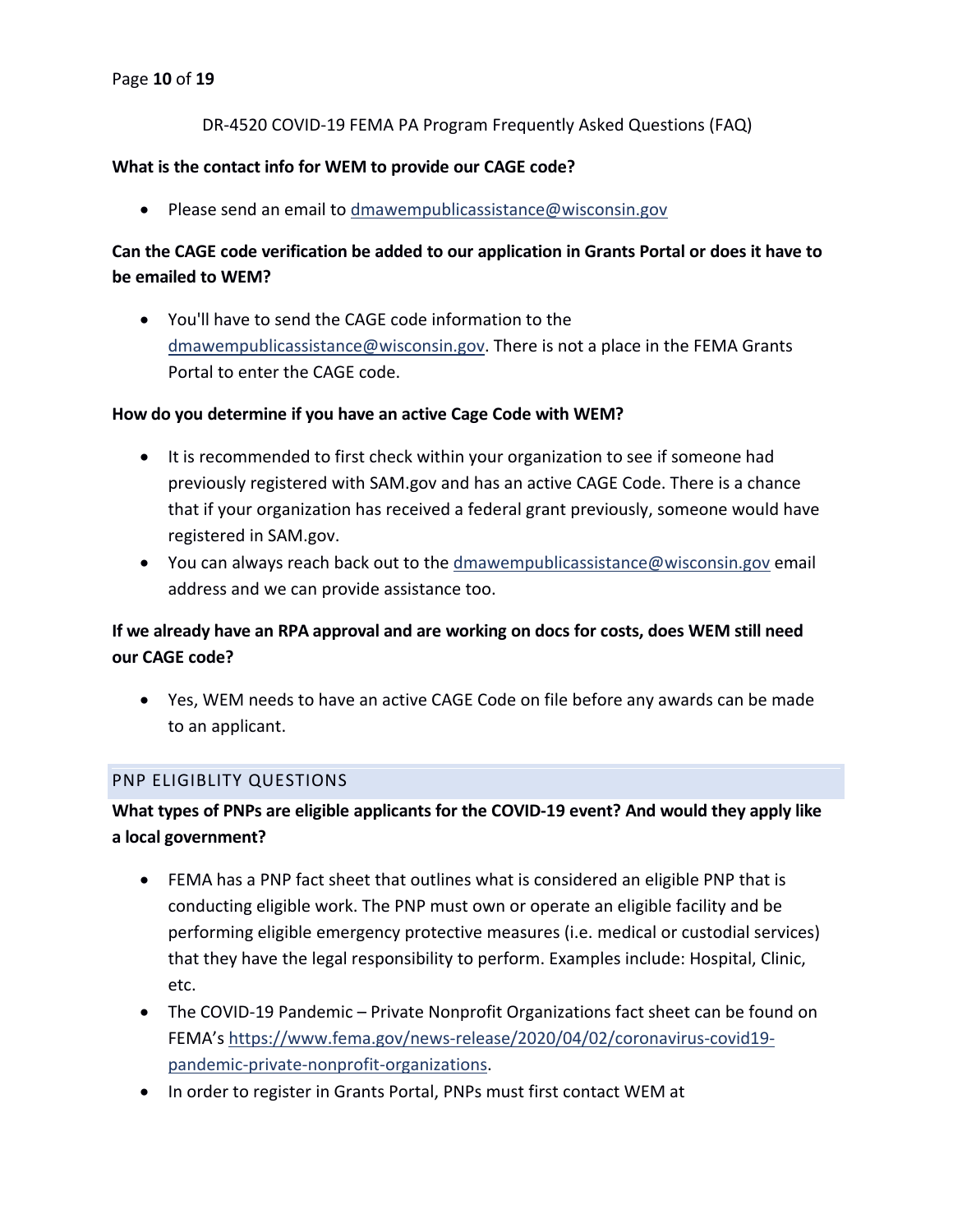[dmawempublicassistance@wisconsin.gov](mailto:dmawempublicassistance@wisconsin.gov) to get set-up. After the PNP is registered in the system, they would apply for assistance just like a local government for any eligible costs.

## **If a PNP is considered an essential service, but do not have the legal responsibility to perform the services, would they be eligible?**

- The PNP may be an eligible applicant under the FEMA PA program, but the costs they are incurring may not be eligible.
- The PNPs would still have to have the legal responsibility to provide services to eliminate or lessen the immediate threat to life, public health, or safety. Typically, a jurisdiction (i.e. Town, Village, City, County) has this legal responsibility, but usually a PNP does not.

## **If a PNP started an emergency meal program, but doesn't have an agreement with a government agency, would they be eligible applicants?**

 Eligible applicants must have the legal responsibility to incur these costs. PNPs rarely have the legal responsibility to provide food to populations, this typically falls under a governmental agency. So, if you don't have the legal responsibility to provide for the health and safety and well-being for the population, then those costs would not be eligible.

### **What counts as temporary vs. permanent work for eligible PNPs for the COVID-19 event?**

- Permanent work: If an eligible PNP would be building a new isolation facility or making permanent changes to a hospital or clinic due to this event, those would not be eligible costs.
- Temporary work: If a facility was modified to provide eligible work (like an isolation facility), but the long-term goal would be to take the isolation facility measures down to return the facility to it pre-COVID condition, then those costs would be eligible.

## SCHOOLS AND CHILDCARE QUESTIONS

### **Would a childcare centerbe eligible for the grant?**

- It would depend on the facility and specific situation. In general, if it is considered a PNP, and they have incurred eligible emergency protective measure costs that they are legally responsible to incur, then they would be eligible.
- If you have specific questions about a facility, contact WEM at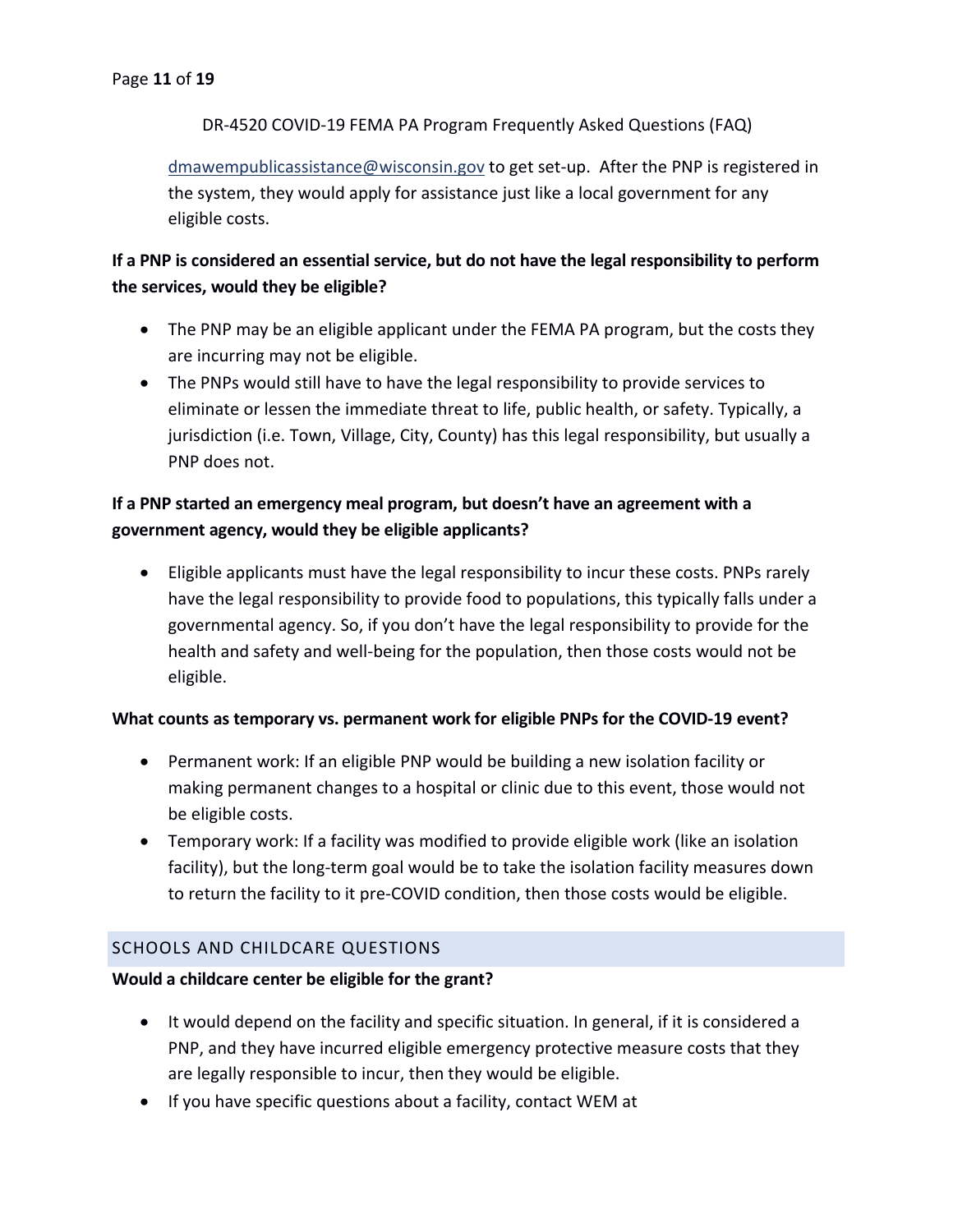[dmawempublicassistance@wisconsin.gov](mailto:dmawempublicassistance@wisconsin.gov) to discuss the specific situation.

### **Is childcare for essential workers considered eligible?**

- If the childcare is considered part of a sheltering mission it would be eligible.
- $\bullet$  If it isn't part of a sheltering missing, it would not be ineligible.

## **Has there been outreach to school districts about the FEMA PA program and eligible costs that school districts may have incurred?**

 Currently, there has not been an outreach specifically to public school districts. WEM will work with DPI to get the word out to the school district contacts in the state to notify them of the FEMA PA program.

### **Do applicants include K-12 public school districts?**

- Public school districts are an eligible applicant for the FEMA public assistance program.
- Private Schools are ineligible applicants.

### **What are some examples of eligible costs for public school districts?**

 The typical eligible costs include the cleaning, disinfection, and sanitization of eligible public facilities.

## **Would providing internet to students with mobile hotspots for educational purposes be eligible?**

No, educational purposes are not an eligible expense under Cat B.

### **Is transporting meals to student's homes eligible?**

 Transporting meals must be the legal responsibility of the applicant to incur those costs, generally it falls under a governmental agency to provide that assistance, but if you have an agreement with that agency, if that need is there, then it could be eligible. This might be a situationally dependent issue.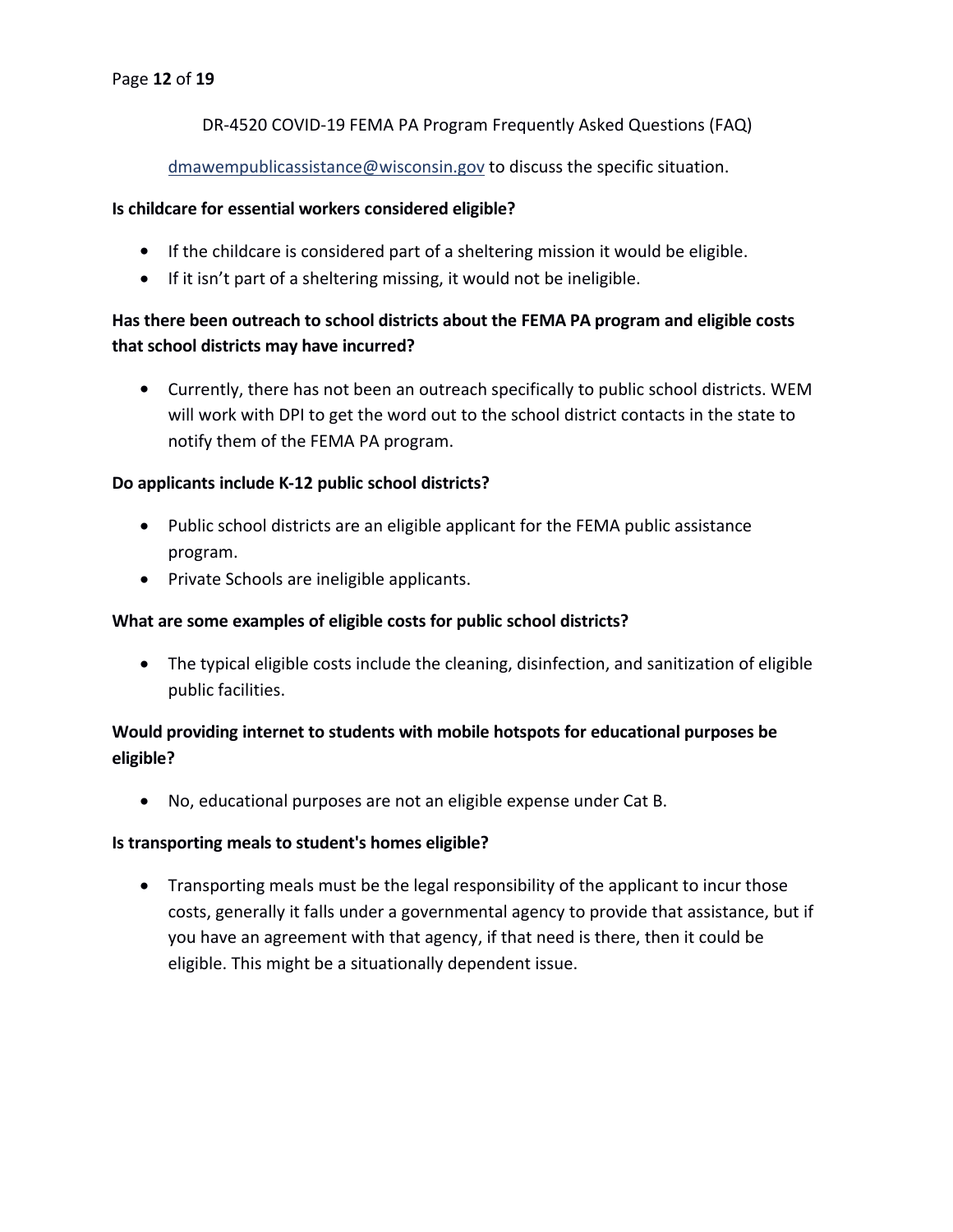### RPA SUBMISSION AND GRANTS PORTAL SET UP QUESTIONS

#### **Is there a deadline to submit an RPA?**

- Currently the deadline to submit an RPA is yet to be determined. Once a date has been determined, FEMA will give at least a 30-day notice of the deadline. WEM will communicate the date out once it is set.
- Eligible applicants can submit their RPA and start the project application today, if desired, or they can wait until all costs have been incurred to submit an RPA and start the project application development.

## **Which types of applicants can use the self-registration available on the Grants Portal and who needsto email the WEM PA email box to get set up?**

- Local governments can self-register within the FEMA Grants Portal System, but private non-profits (PNPs) cannot. Local governments should verify if they have already registered in Grants Portal in the past before starting the self-registration process.
- PNPs will need to email WEM [\(dmapublicassistance@wisconsin.gov\)](mailto:dmapublicassistance@wisconsin.gov) for assistance registering in the system. WEM has someone working through the email queue right now and responding to them as they were received. We appreciated your patience as we are responding to many inquiries.
- The link for local governments to self-register in the FEMA Grants Portal: [https://grantee.fema.gov/.](https://grantee.fema.gov/)

### **I recently submitted an RPA, what are my next steps?**

- You should receive an email from the FEMAGrants Portal system within a couple days for confirmation of the RPA submittal. You will receive an email from: s[upport.pagrants@fema.gov](mailto:support.pagrants@fema.gov) saying that your submission has been approved.
- If you don't receive one, verify that the email did not go into your junk or spam folder. If it still hasn't been received, please contact the PA program by email [dmawempublicassistance@wisconsin.gov](mailto:dmawempublicassistance@wisconsin.gov) and WEM can look into it.
- Unlike past FEMA disasters, applicants will not be contacted by PDMGs as this is a nationwide event and there isn't enough FEMA staff to help each individual applicant through the process.This event will be purely applicant driven.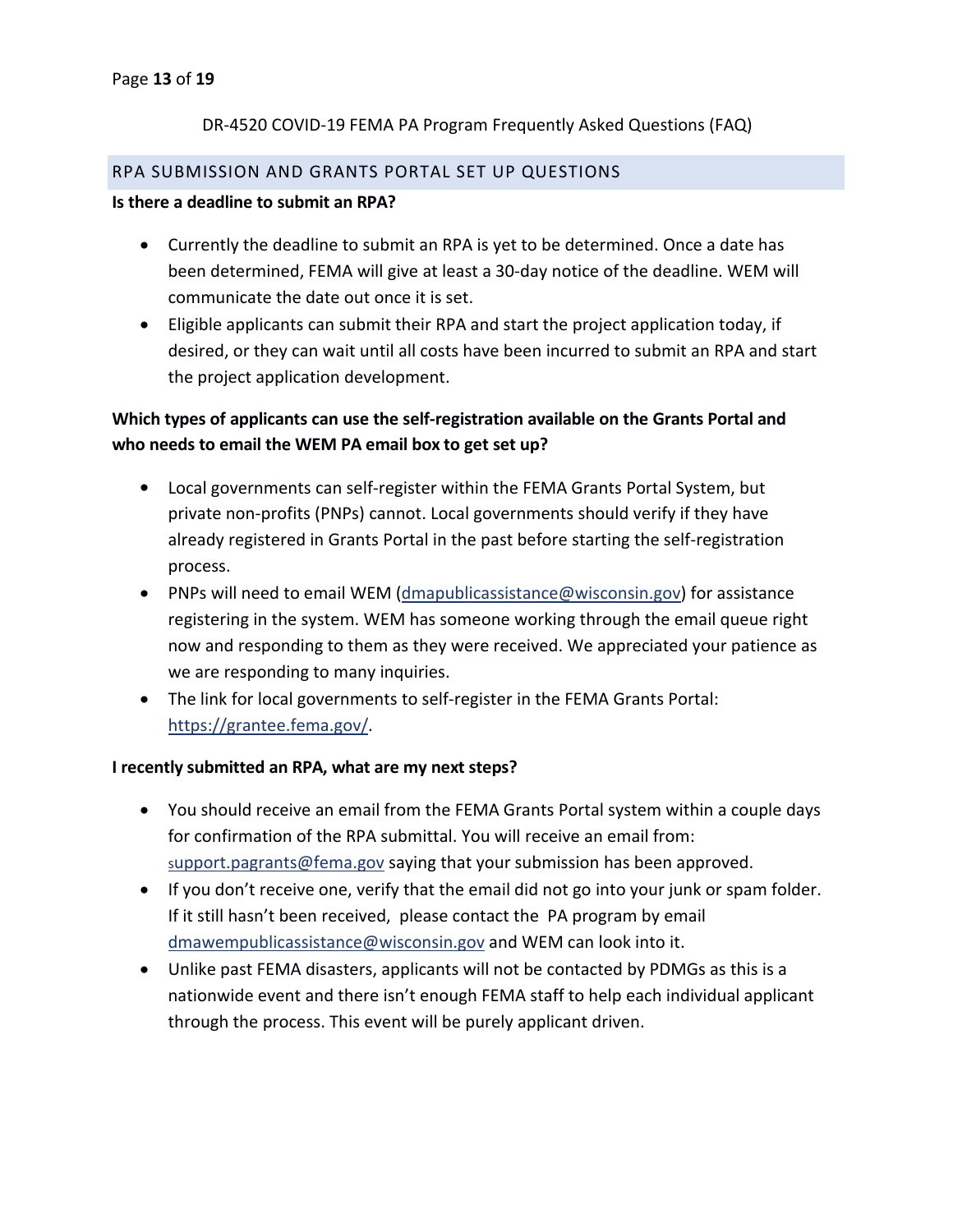### **What does the status "Pending Grants Completion" mean in Grants Portal?**

 After an applicant has submitted an RPA and it's approved, the Process Step for the disaster will be in "Pending Grant Completion" until all projects have been obligated.

## **Why do I not see the hyperlink to begin the RPA submission process when I am logged into Grants Portal and viewing my Dashboard?**

• Please send a follow up email to [dmawempublicassistance@wisconsin.gov](mailto:dmawempublicassistance@wisconsin.gov) and staff will assist you with Grants Portal.

# **How does a different person for the town sign up as the designated person for an applicant organization?**

 The current primary point of contact can add you to the organization profile, or you can send an email to [dmawempublicassistance@wisconsin.gov](mailto:dmawempublicassistance@wisconsin.gov) and WEM can follow up with you regarding what roles you would need and work information (phone, email, etc.).

# **If an eligible PNP has locations in multiple states (i.e.A hospital system), do they submit one RPA? Or do they have to submit different ones by state?**

- No, it needs to be done by state. If there are multiple locations within Wisconsin, you can submit under one RPA. But for the other locations in different states, you would have to apply in those other states as an applicant.
- Only the eligible costs incurred within the state would be eligible for reimbursement in that particular state.

# **Should our fire department file their RPA separate from the Village or should we combine our applications?**

- It depends on if the fire department is considered part of the village and not a special district. If it is part of the village, then the eligible costs would be combined with the Village to be one applicant and project.
- If it is considered a special district, then the fire department would be a separate applicant from the Village.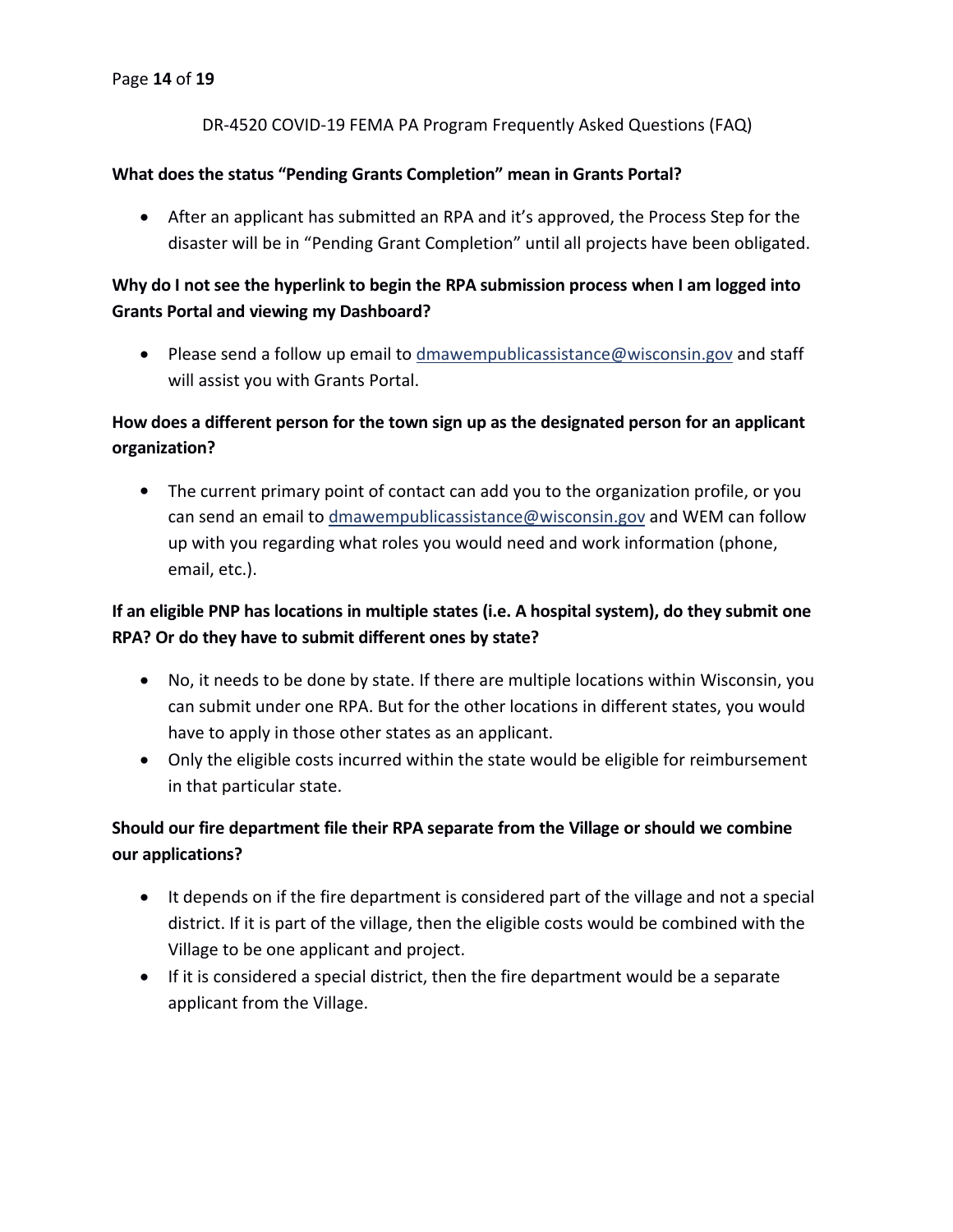### **Are fire districts eligible?**

 Fire districts are an eligible applicant under the FEMA PA program and would be considered a special district.

## **If a company has multiple locations, in multiple counties, do we need to file a claim for each location?**

- That will depend on how the company is set up. If you have one EIN number, generally ask that you file as a single entity and then submit multiple project worksheets, one for each location.
- If the different locations have different EIN numbers, then each location can file separately or come in under a single entity.

### PROJECT FORMULATION & DOCUMENTATION QUESTIONS

### **If we already submitted an RPA, when should the project formulation process start?**

 As soon as an applicant receives confirmation that their submitted RPA has been approved, an applicant can begin to formulate a project. An applicant may also choose to wait until all costs have been incurred before starting the project application process.

## **Is there a specific format or set of forms required for submitting documentation or specific forms?**

 FEMA does have an online process to submit documentation which is a Turbo-Tax like process, but there are no specific forms that have to be filled out at this time. There are some templates available in Grants Portal that can be used for documenting labor, materials, and equipment. It is better to capture more information rather than less for documenting any incurred costs.

### **Is a small project defined as all PPE purchases lumped together or is it just one invoice purchase for each project?**

A small or large projectis defined by the total dollar amount of the project.

### **Can an eligible applicant have more than one small project?**

• In most cases, all of your emergency protective measures will be combined into one project (i.e. cleaning, disinfecting, sanitization, PPE, overtime, etc.). There may be some limited cases where an applicant may have multiple Category B projects.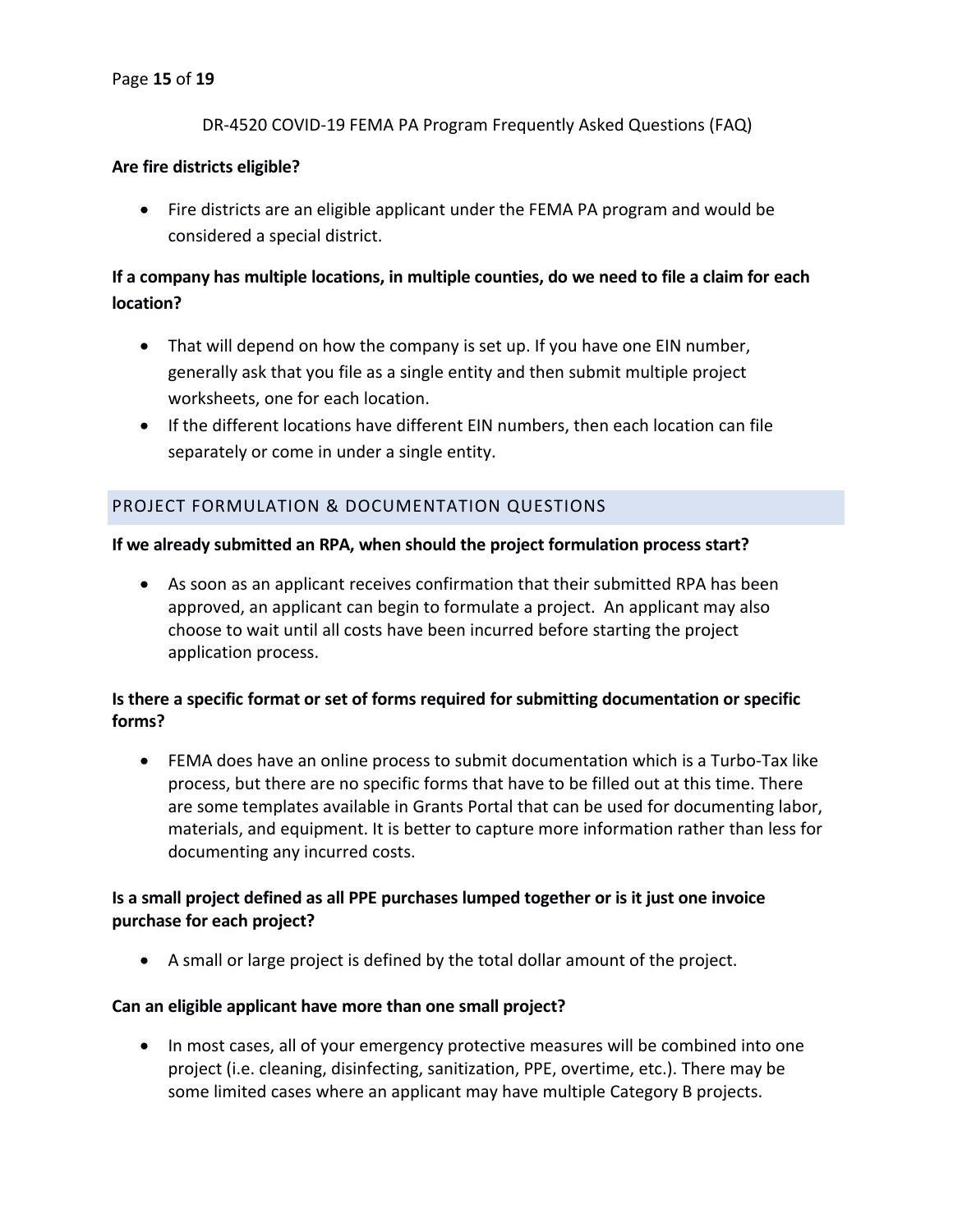**Can an eligible applicant split their projects up into multiple projects as long as they meet the project minimum threshold of \$3,300? For example, submitting one project for costs that have already been incurred, and submitting additionalones as needed for costs yet to be incurred (ex. An EOC that is still open and operating, or medical facility still operating).**

• Applicants can start submitting costs in Grants Portal under DR-4520 for expenses incurred conducting emergency protective measures in response to COVID-19. All costs incurred to date can be entered, along with supporting documentation, as well as estimated costs out to Oct. 1, 2020. FEMA is still figuring out how any costs incurred after that date will be handled.

## **Can an applicant break up projects by agency to keep them under the large project threshold?**

 Costs can't be split up to simply avoid becoming a large project. Costs must be grouped and submitted in a logical manner. Organizing costs by different agencies and submitting different projects would be a logical method.

### **Does supporting documentation need to be compiled prior to submitting an RPA?**

- RPA submittal is just an indication that the applicant wants to participate in the FEMA PA program, and does not require that supporting cost documentation be submitted with it. You do need to make sure that this is submitted by the RPA deadline, when one is determined.
- If an eligible applicant is unsure if their eligible costs will meet or exceed the project minimum threshold of \$3,300, then you can submit the RPA at a later date when you have a better idea of the eligible costs incurred.

## **Should documentation be submitted at the end of incurring the eligible expenses or as they are incurred?**

• Applicants can start submitting costs in Grants Portal under DR-4520 for expenses incurred conducting emergency protective measures in response to COVID-19. All costs incurred to date can be entered, along with supporting documentation, as well as estimated costs out to Oct. 1, 2020. FEMA is still figuring out how any costs incurred after that date will be handled.

**Is the project minimum threshold like an insurance deductible where the reimbursable amount is only amount above \$3,300? Or if an eligible applicant has at least \$3,300 in eligible costs, they would qualify for PA reimbursement.**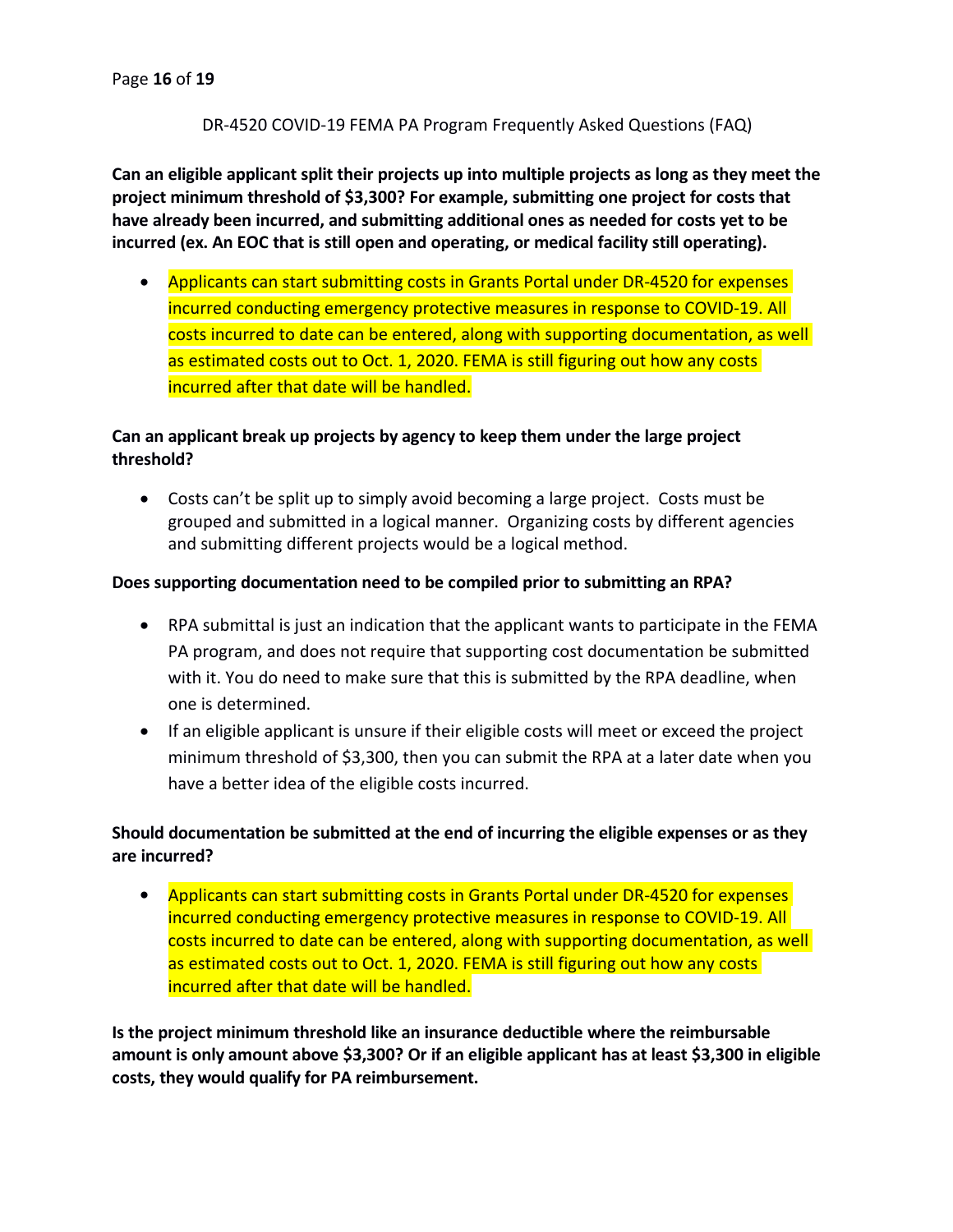- An applicant must have incurred at least \$3,300 in eligible public assistance costs to submit a project to FEMA for reimbursement. Once this threshold is met, all eligible costs, including the first \$3,300, is included in the reimbursement.
- The total project costs would be split into the 75% federal cost share and 12.5% state cost share, leaving the applicant responsible for 12.5% of the total project costs.
- If an applicant has any donated resources, that would reduce the non-federal share.
- For example, the Total project cost is \$5,000.
	- $\circ$  Fed Share (75%)  $\rightarrow$  \$3,750
	- o State Share  $(12.5%) \rightarrow $625$
	- o Local Share (12.5%)  $\rightarrow$  \$625

### Does an applicant have to have at least one Category B project with a total of \$3,300 or more **before they would be eligible for Category Z costs?**

 Yes. The Category B projects are the only ones that would have to meet or exceed the minimum of \$3,300. If you have one eligible Cat B project, then you would also be eligible for a Cat Z project. Donated resources projects do not have a minimum threshold.

## **What documentation is needed to support the cost of volunteers or donated resources? What is the volunteer labor rate for Wisconsin?**

- Volunteer Labor keep a log that includes name, date, hours worked by day, description of work performed related to COVID-19. You can also have them signin/sign-out.
- Equipment: type of equipment, hours of use, location, and operator name.
- Supplies/materials: what type of supply and quantity.
- Wisconsin's volunteer labor rate associated with donated resources is \$25.43/Hr.

### OTHER QUESTIONS

### **Is the Assurances Packet Electronic or Mailed?**

 Assurance packets for this event will be electronic and sent to the applicant primary point of contact by email for signature. A physical copy can be sent upon request.

## **Is WEM offering Expedited projects through FEMA? And ifit's case by case basis, how do we start that conversation?**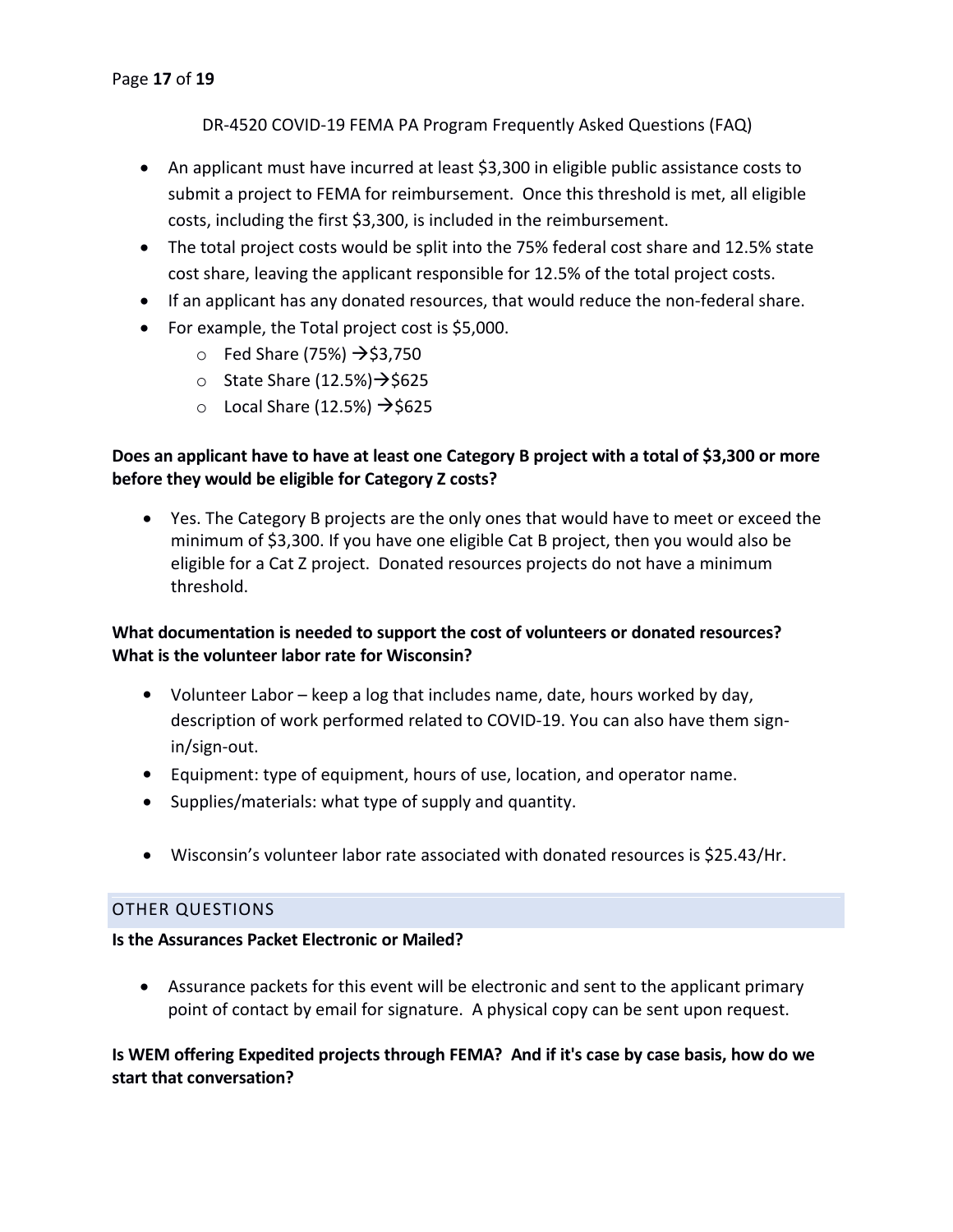#### Page **18** of **19**

DR-4520 COVID-19 FEMA PA Program Frequently Asked Questions (FAQ)

 Expedited projects are offered through the public assistance (PA) program. These requests will be reviewed on a case by case basis. The intent of the expedited funding is for those organization that have spent a *substantial* amount of money and need further money to continue operations. If you think that your organization falls into that category, send an email to the WEM PA email box ([dmawempublicassistance@wisconsin.gov](mailto:dmawempublicassistance@wisconsin.gov)) to start that conversation.

### **Which link on the WEM webpage has the list of eligible EPM costs?**

 [https://www.fema.gov/media-library-data/1587382887848](https://www.fema.gov/media-library-data/1587382887848-f9def17e6317d54da7db7f1fd3081559/EligibleEmergencyProtectiveMeasuresFactSheetforCOVID-19(03.19.20).pdf) f9def17e6317d54da7db7f1fd3081559/EligibleEmergencyProtectiveMeasuresFactShe etforCOVID-19(03.19.20).pdf

### **Being a National Emergency, is there a chance the Feds will be going to a 90/10 share split?**

 Currently the cost share is 75% federal/12.5% state/12.5% local share. There is a very slim chance that the cost share for this event would be modified, but plan for the current cost share.

## **If my county already declared a COVID emergency, do we extend our declaration to continue to qualify for federal reimbursement?**

• For the FEMA Public Assistance program, a county (or town, village, city) is not required to have an emergency declaration in place to be a part of a federal declared disaster. All 72 counties were declared a disaster area for COVID-19 (DR-4520) on April 4, 2020, with the incident period beginning on January 20 and is still ongoing. Costs still being incurred as part of the response to COVID-19 still may be eligible under DR-4520 as the incident period is still open. The incident period for the COVID- 19 response is determined by the Department of Health and Human Services at the federal level.

## **What communications expenses are eligible in Category B? (ex. Laptops, cell phones, hot spots, etc.)**

- It depends on what the communication expenses are associated with. Regular meetings or teleworking on normal business would be ineligible. This would include the initial set-up costs and any on-going costs.
- If expenses are directly related to eligible Category B work (i.e. running an EOC remotely) then they would be eligible.